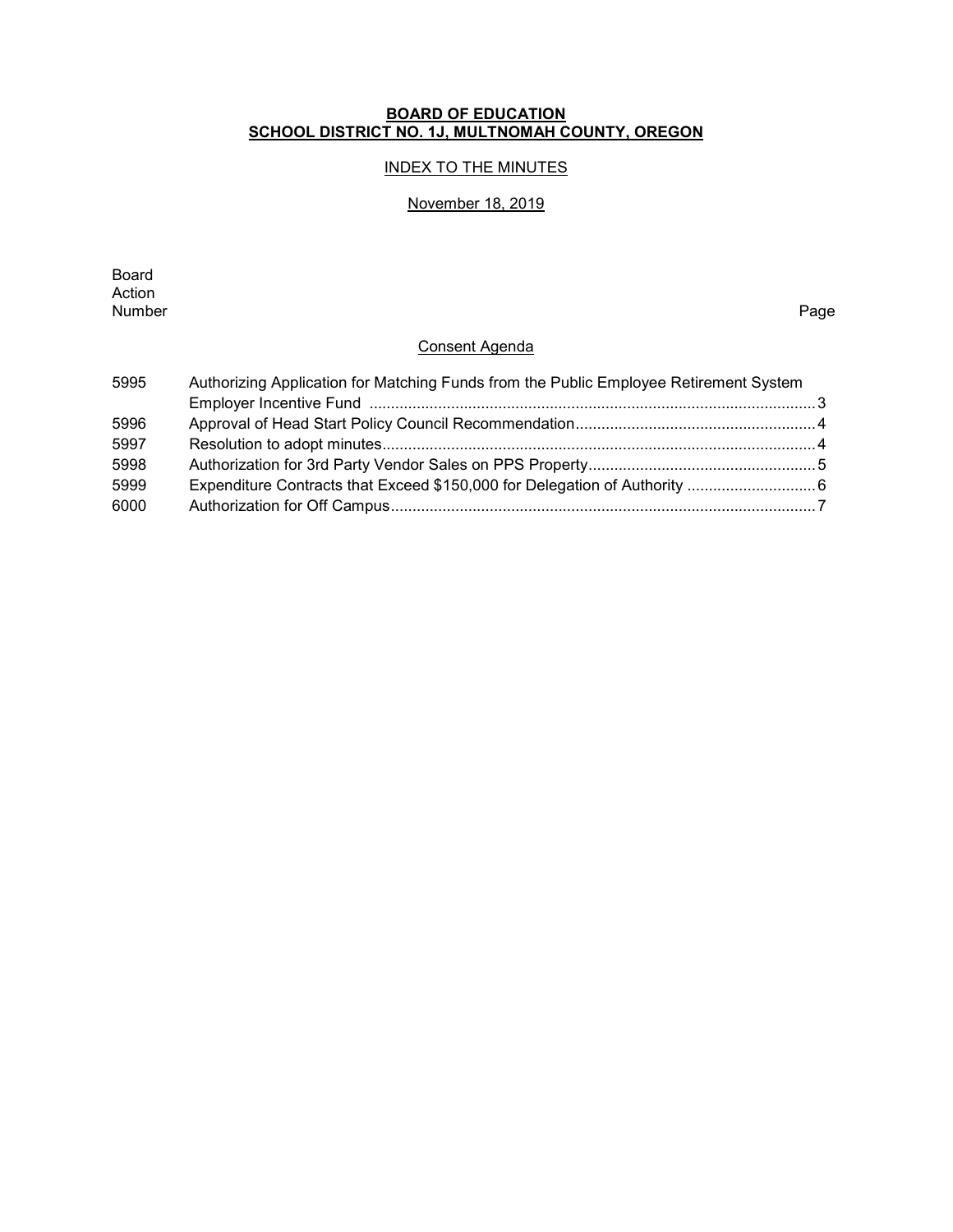## **November 18, 2019**

# Consent Agenda

## Resolutions Number 5995 through 6000

Director Brim-Edwards moved and Director Bailey seconded the motion to adopt resolutions 5995 through 6000. The motion was put to a voice vote and passed unanimously (6-yes, 0-no), with Director DePass absent and Student Representative Latterell abstaining.

Directors Bailey, Brim-Edwards, DePass, Kohnstamm, Lowery, Moore and Scott approved the casting of a vote by the full Portland Public Schools Board of Education for the following people in the 2019 OSBA Election; with Director DePass absent, Student Representative abstaining:

John Lindenthal, OSBA Legislative Policy Committee Position 17 - Approved (yes 6 - o no) Kris Howatt, OSBA Board of Directors Position 18 - Approved (yes 6 - o no) Jessica Arzate, OSBA Legislative Policy Committee Position 18 - Approved (yes 6 - o no) Rita Moore, OSBA Legislative Policy Committee Position 19 - Approved (yes 6 - o no) Sonja Mckenzie, OSBA Board of Directors Position 19 - Approved (yes 6 - o no)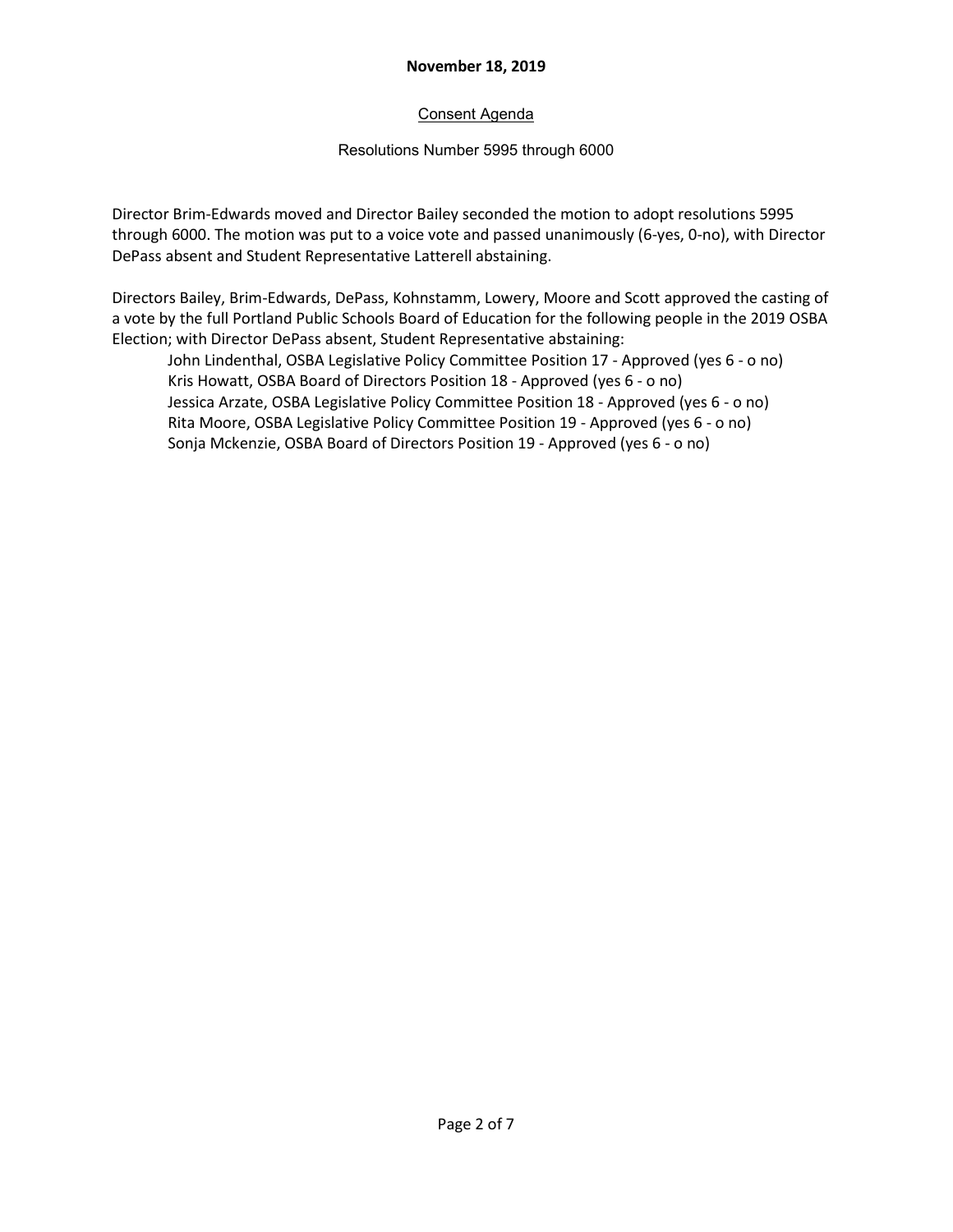## **RESOLUTION No. 5995**

### Authorizing Application for Matching Funds from the Public Employee Retirement System Employer Incentive Fund

### **RECITALS**

- A. In 2018, the Legislature (SB 1049) established a 25% matching fund to encourage employers to prepay their future pension obligations. Public Employee Retirement System (PERS) will accept matching fund applications from all members as of December 2, 2019. Portland Public Schools will qualify to apply on December 2, 2019.
- B. Employers lump -sum payments are deposited in side accounts at PERS and invested alongside regular pension assets. If payments are made before December 31, 2019, they will provide an offset pension contribution in the 2021-23 biennium.
- C. From 2011 to 2017, Portland Public Schools has accumulated approximately \$9.5 million credit with PERS from its side account.

#### **RESOLUTION**

The Board authorizes Portland Public Schools to apply for Public Employee Retirement System (PERS) Matching Funds from the Employer Incentive Fund (EIF), matching a total of approximately \$9.5 million from the side account refund Portland Public Schools received from PERS. The side account refund and matching funds would be reinvested in a PERS side account to lower future pension obligations.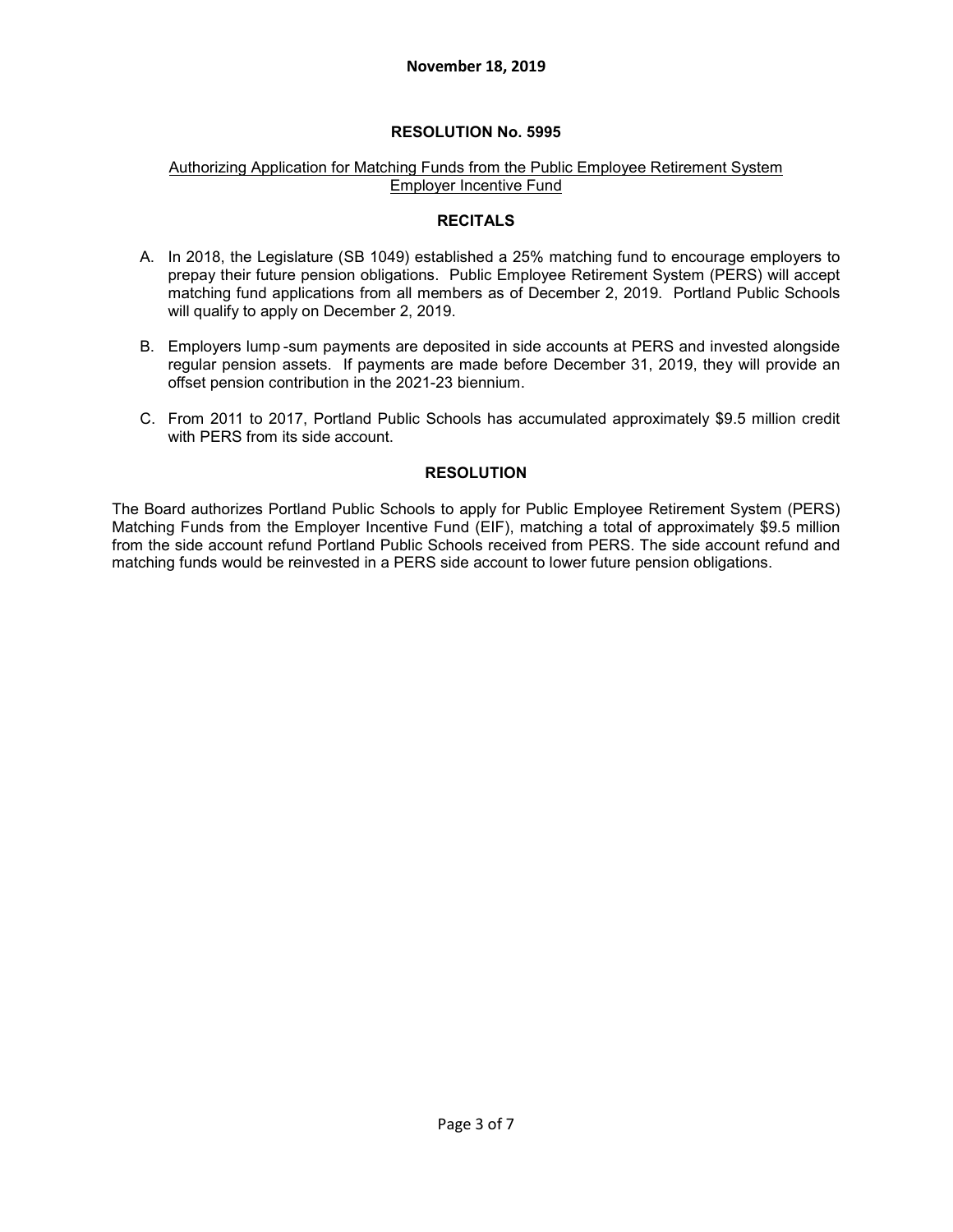## **November 18, 2019**

# **RESOLUTION No. 5996**

# Approval of Head Start Policy Council Recommendation

# **RECITALS**

- A. Federal requirements call for the Governing Board of a Head Start program to approve recommendations for the program.
- B. The Board of Directors for Portland Public Schools serves as the Governing Board for the PPS Head Start Program.
- C. Portland Public Schools Policy Council recommends the approval of the: PPS Head Start Application to Portland Children's Levy Request for Investment.

The Portland Children's Levy has funded four Head Start teacher positions and one full-time educational assistant position for 16 years. The PPS Head Start application for 2020-2023 proposes to fund teaching positions in our culturally specific Native American classroom, a Spanish Dual Language Immersion classroom, and two classrooms utilizing a brain-based approach to learning. The Portland Children's Levy Request for Investment (RFI) requires the potential grantee to demonstrate commitment to racial equity, diversity, inclusion, and professional learning on brain development.

# **RESOLUTION**

The Board of Directors for Portland Public Schools, School District No.1J, Multnomah County, Oregon, approves the Head Start Policy Council recommendations as stated above.

# **RESOLUTION No. 5997**

The following minutes are offered for adoption:

November 05, 2019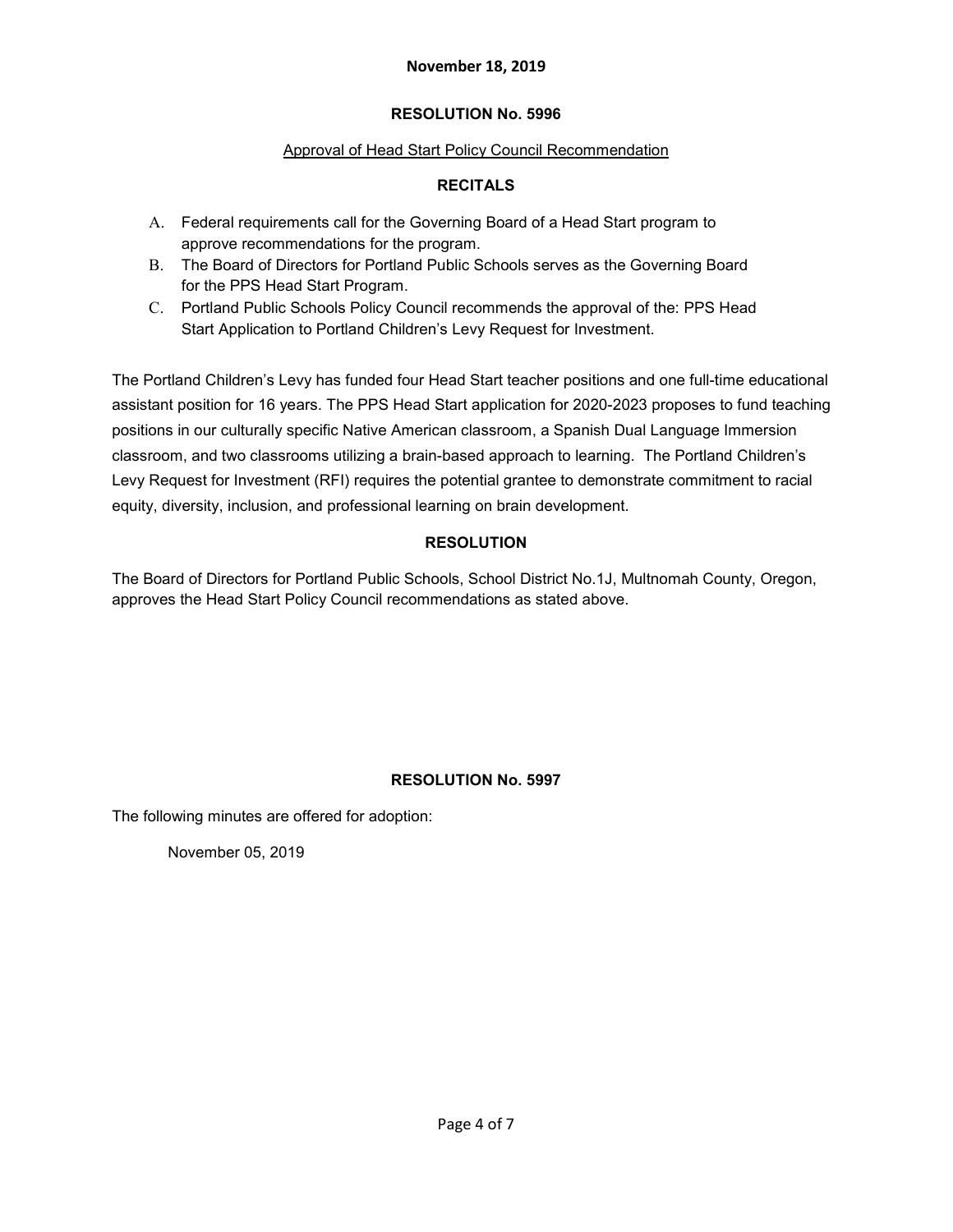#### **November 18, 2019**

### **RESOLUTION No. 5998**

### Authorization for 3rd Party Vendor Sales on PPS Property

#### **RECITAL**

Portland Public Schools ("District") Policy 3.30.020-P ("Limitations On Use Of Facilities and Grounds – All Groups or Individuals") requires the Board of Education ("Board") consent to the advertising or sale of merchandise in the building or on the grounds by non-students. This shall not apply to merchandise which is in whole or part the product of the student of any school and sold by students with the approval of the principal or sales that the superintendent may authorize as essential to the successful operation of the educational program.

#### **RESOLUTION**

The Superintendent recommends that the Board consent to the advertising and sales by the following vendors. The Board accepts this recommendation and by this resolution authorizes the Deputy Clerk to enter into the following agreements.

| <b>Vendor</b>                       | <b>Location and</b><br>Dates of Sale | <b>Purpose of the Sale</b> | <b>Description of Merchandise</b> | <b>Estimated Value to PPS</b> | Responsible<br>Administrator,<br><b>Funding Source</b> |
|-------------------------------------|--------------------------------------|----------------------------|-----------------------------------|-------------------------------|--------------------------------------------------------|
| Custom<br>Fundraisin<br>g Solutions | Grant High<br>School                 | Grant Band<br>Fundraiser   | <b>New Mattresses</b>             | \$2,500-\$3,000               | C.Hertz<br><b>Fund 101</b><br>Dept. 5593               |
|                                     | December 7.<br>2019                  |                            |                                   |                               |                                                        |

### **NEW CIVIC USE OF BUILDING PERMIT**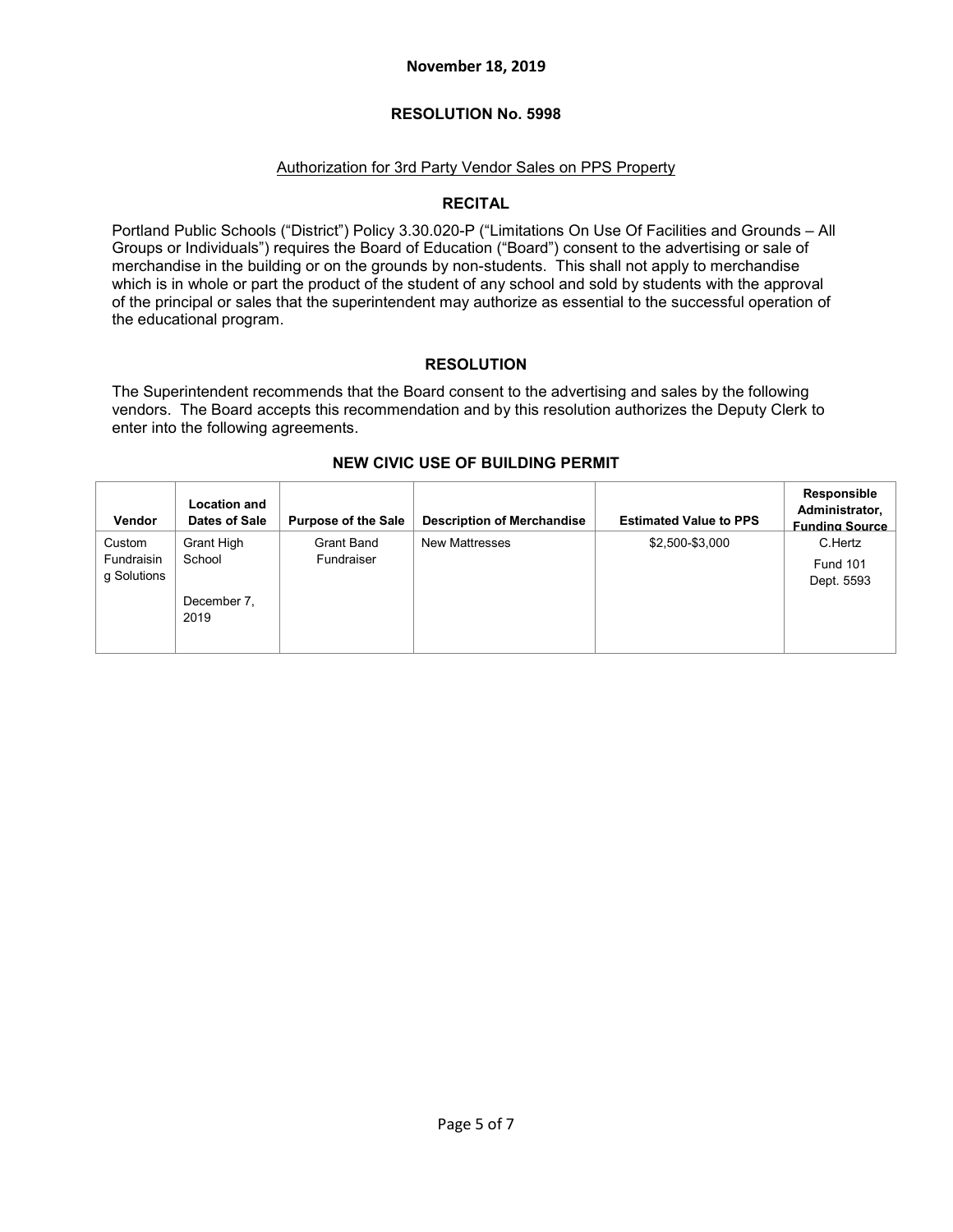## **RESOLUTION No. 5999**

## Expenditure Contracts that Exceed \$150,000 for Delegation of Authority

# **RECITAL**

Portland Public Schools ("District") Public Contracting Rules PPS-45-0200 ("Authority to Approve District Contracts; Delegation of Authority to Superintendent") requires the Board of Education ("Board") enter into contracts and approve payment for products, materials, supplies, capital outlay, equipment, and services whenever the total amount exceeds \$150,000 per contract, excepting settlement or real property agreements. Contracts meeting this criterion are listed below.

### **RESOLUTION**

The Superintendent recommends that the Board approve these contracts. The Board accepts this recommendation and by this resolution authorizes the Deputy Clerk to enter into the following agreements.

| Contractor                  | Contract<br>Term                                                                                                                   | <b>Contract Type</b>       | <b>Description of Services</b>                                                  | Contract<br>Amount                                                        | Responsible<br>Administrator,<br><b>Funding Source</b> |
|-----------------------------|------------------------------------------------------------------------------------------------------------------------------------|----------------------------|---------------------------------------------------------------------------------|---------------------------------------------------------------------------|--------------------------------------------------------|
| Pac Green<br>Landscape, LLC | 11/20/19<br>through<br>10/30/20<br>Options to<br>renew for up<br>to four<br>additional<br>one-year<br>terms<br>through<br>10/30/24 | <b>Services</b><br>S 68901 | District-wide vegetated storm<br>water facilities maintenance.<br>RFP 2019-2667 | Original Term:<br>\$48,480<br>Total through all<br>renewals:<br>\$242,400 | C. Hertz<br><b>Fund 101</b><br>Dept. 5592              |

#### **NEW CONTRACTS**

# **NEW INTERGOVERNMENTAL AGREEMENTS ("IGAs")**

| Contractor                                | Contract<br>Term             | <b>Contract Type</b>                        | <b>Description of Services</b>                                                                                                                      | Contract<br>Amount | Responsible<br>Administrator,<br><b>Funding Source</b>     |
|-------------------------------------------|------------------------------|---------------------------------------------|-----------------------------------------------------------------------------------------------------------------------------------------------------|--------------------|------------------------------------------------------------|
| North Clackamas<br><b>School District</b> | 7/1/19<br>through<br>6/30/20 | Intergovernmental<br>Agreement<br>IGA 68898 | Columbia Regional Program<br>and district will partner to<br>deliver regional services to<br>eligible individuals with Autism<br>Spectrum Disorder. | \$369,600          | K. Cuellar<br><b>Fund 205</b><br>Dept. 5433<br>Grant G1900 |
| Lake Oswego School<br><b>District</b>     | 7/1/19<br>through<br>6/30/20 | Intergovernmental<br>Agreement<br>IGA 68899 | Columbia Regional Program<br>and district will partner to<br>deliver regional services to<br>eligible individuals with Autism<br>Spectrum Disorder. | \$174,000          | K. Cuellar<br><b>Fund 205</b><br>Dept. 5433<br>Grant G1900 |

# **AMENDMENTS TO EXISTING CONTRACTS**

No New Amendments